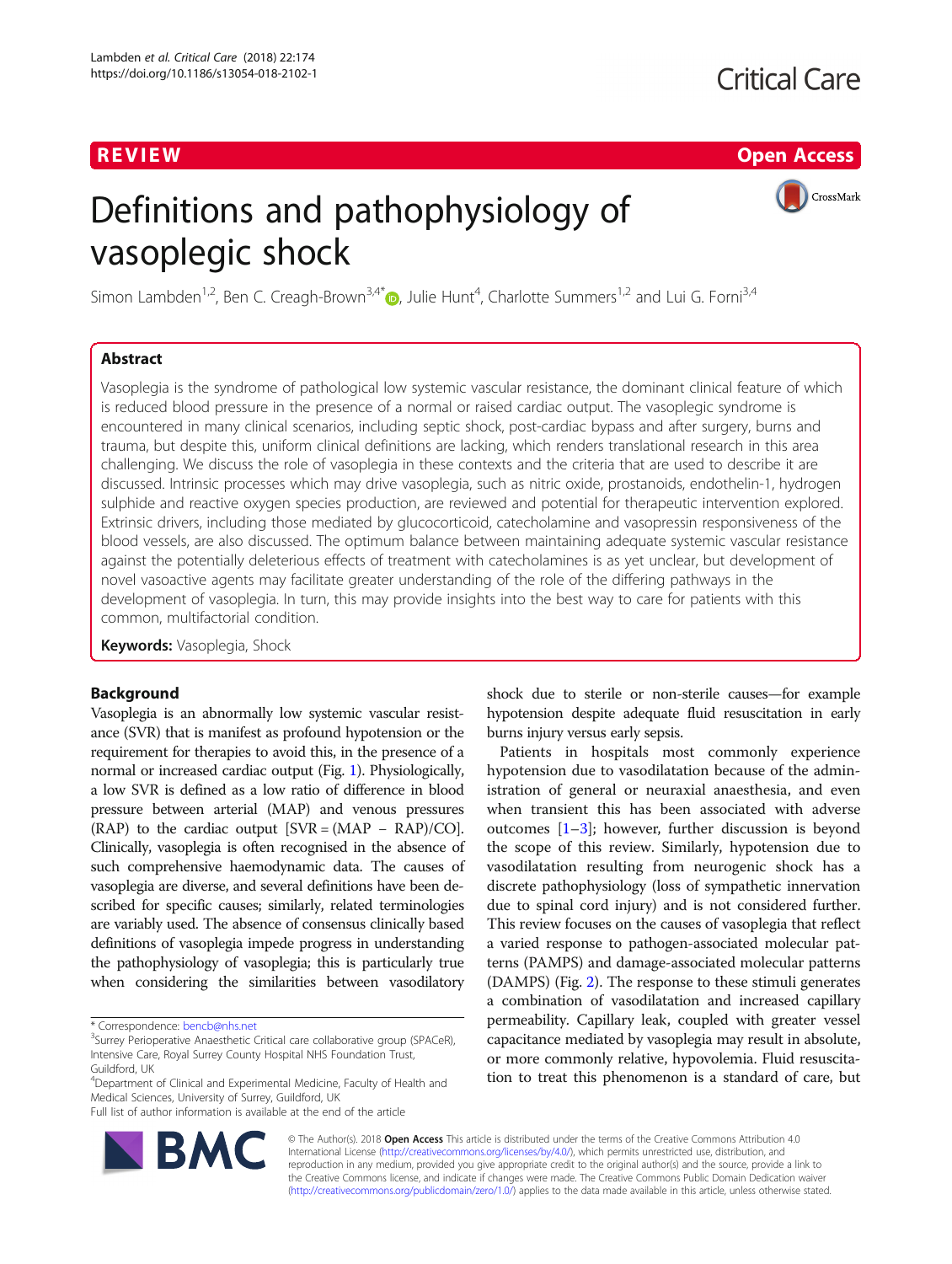<span id="page-1-0"></span>

this does not treat the underlying pathology and positive fluid balance is associated with harm [\[4\]](#page-5-0).

It is uncertain if it is justifiable to consider vasoplegia to be a pathophysiologically distinct entity representing uncontrolled failure of vascular homeostasis or to represent the end of a spectrum of vasodilatation.

Vasoplegic shock (VS), synonymous with distributive shock, is a more significant circulatory perturbation that is best described as vasoplegia with evidence of tissue hypoperfusion which may be accompanied with hyperlactataemia [[5](#page-5-0)]. The presence of a raised lactate portends a particularly grave prognosis in the presence of shock or indeed septic shock  $[6, 7]$  $[6, 7]$  $[6, 7]$ . This review describes the key mechanisms involved in the development of VS, a process that is mediated by a diverse set of pathways which combine and contribute to the evolution of the shock state. Advancing our understanding of these pathways and their role in the transition from adaptive physiological to maladaptive pathological response may provide novel diagnostic tools, prognostic insights and therapeutic targets to guide the management of vasoplegia.

To date, our treatment options are limited and do not target some of the main pathophysiological pathways. First-line vasopressor therapy is typically with catecholamines and



resistance is referred to as catecholamine-resistant hypotension (CRH). Although vasopressor infusion is required in order to maintain an adequate MAP, significant variation remains in clinical practice, particularly with regard to personalised targets depending on premorbid characteristics, and current research efforts are addressing this issue [\[8\]](#page-6-0). Moreover, it is well recognised that infused catecholamines are associated with a range of adverse effects on the metabolic, immune and coagulation systems [[9](#page-6-0), [10\]](#page-6-0).

The tools available to clinicians to monitor the severity and impact of vasoplegia are limited  $[11, 12]$  $[11, 12]$  $[11, 12]$  $[11, 12]$  and existing treatment goals may not result in the desired tissue level effects on microvascular flow [\[13\]](#page-6-0). Improved understanding of the pathophysiology of vasoplegia combined with new tools to monitor the impact of interventions on vessel function may lead to the development of the next generation of vasoactive therapies. The measurement of cardiac output, systemic blood pressure and central venous pressure allow derivation of the SVR, although targeting 'normal' values with insufficient consideration of their components may be hazardous [\[13\]](#page-6-0).

# Causes of vasoplegia Sepsis

The commonest cause of vasoplegia in critical care is sepsis. The incidence is dependent upon the definition used and the patient population under consideration [[14\]](#page-6-0). Receipt of vasopressors, where appropriate, is now recognised as a cardinal feature of septic shock and indeed the most recent definition of septic shock does not require the presence of persistent hypotension. However, it includes administration of vasopressors to maintain a mean arterial pressure (MAP) of 65 mmHg (in the absence of hypovolaemia) and an elevated blood lactate level [\[15](#page-6-0)] in the presence of sepsis. This contrasts with earlier definitions which required hypotension as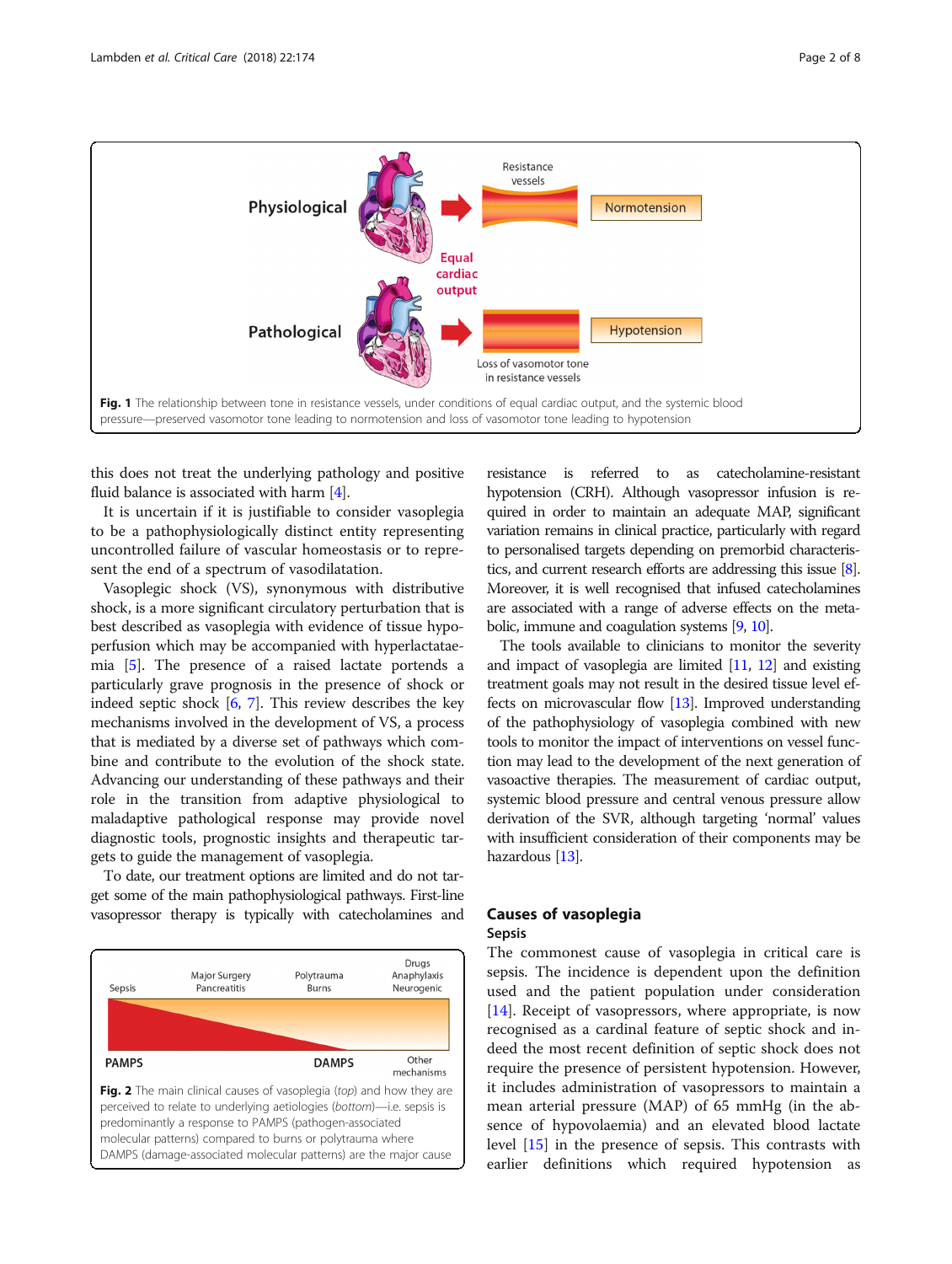reflected by a low MAP (< 60 mmHg) in the absence of hypovolaemia and other cause of hypotension [[16\]](#page-6-0).

# Cardiac surgery

Vasoplegia and VS occurring in patients following cardiac surgery are the second commonest cause. Diagnosis is more complex as there is an ever-present risk of impaired cardiac output contributing to hypotension, the cause of which must be ascertained early—differentiating between reduced preload from bleeding, impaired myocardial contractility or the occurrence of cardiac tamponade. The second main complicating factor is the frequent use of vasodilatory inotropes that directly influence vascular tone. Therefore, although no consensus definition exists, there are several working definitions that combine i) hypotension in the absence of a low cardiac output state and ii) absence of infection; additional criteria may also include the absence of vasodilatory inotropes such as dobutamine or milrinone, or presence of evidence of tissue hypoperfusion. Clinical factors that predispose to the development of vasoplegia following cardiac surgery have been described [\[17](#page-6-0)–[19\]](#page-6-0) and various treatment regimens considered, including the use of alternative vasoconstrictors [[20](#page-6-0)–[22\]](#page-6-0). Although vasoplegia following cardiac surgery is often attributed to exposure to an extracorporeal circuit the evidence in support of this remains mixed [\[23](#page-6-0)].

### Non-cardiac surgery

Hypotension due to vasodilatation in patients following major non-cardiac surgery is usually manifest as requirement for vasopressors to maintain an adequate MAP following appropriate resuscitation to restore euvolaemia, and its incidence is seldom reported. Reported risk factors include prolonged surgery and significant requirement for blood transfusion  $[24, 25]$  $[24, 25]$  $[24, 25]$ . Where postoperative admission to a critical care environment is routine, the use of vasopressors in the postoperative period to support blood pressure following optimisation of fluid status is commonplace. Although vasopressors may be required to counteract the systemic vasodilatory effects of neuraxial blockade, such as epidural analgesia, where requirements are significant in an adequately resuscitated patient then this should be considered to be vasoplegia.

#### Burns, trauma and pancreatitis

These are conditions united by significant tissue injury, with consequent hypermetabolism, systemic inflammation and predisposition to developing organ dysfunction. Vasoplegia could be considered to be one such organ dysfunction, and is a recognised complication of polytrauma, burns [[26](#page-6-0)–[28](#page-6-0)] and, even in the absence of infection, severe pancreatitis—where vasoplegia is associated with adverse outcome [[29](#page-6-0), [30](#page-6-0)].

# The pathophysiology of vasoplegia Normal physiology

SVR is determined by changes in arteriolar diameter, controlled by the contractile activity of the vascular smooth muscle cells (VSMC) in the tunica media. The contractile state of the VSMC is referred to as the vascular 'tone' and is regulated through intracellular calcium  $(Ca^{2+})$  concentration. VSMC contraction is driven by a rise in cytosolic  $Ca^{2+}$ concentration through release of stored  $Ca^{2+}$  from the sarcoplasmic reticulum as well as extracellular  $Ca^{2+}$  influx through voltage-sensitive channels. Relaxation of the VSMC is driven by a fall in cytosolic  $Ca^{2+}$ , due to uptake of  $Ca^{2+}$ by the sarcoplasmic reticulum and expulsion of potassium  $(K^+)$  or  $Ca^{2+}$  (via  $K^+$  channels and  $Ca^{2+}-ATP$ ase pumps) into the extracellular space, resulting in cellular hyperpolarisation and vasodilation. Vascular tone is therefore dependent on the rate of  $Ca^{2+}$  influx versus removal, which in turn is regulated by intrinsic and extrinsic mechanisms [[31](#page-6-0)]. Intrinsic regulators include:

- i. endothelial secretions (nitric oxide, prostacyclin, endothelin)
- ii. vasoactive metabolites (acidosis, hypoxia, hydrogen peroxide)
- iii. autacoids (serotonin, prostaglandins, thromboxane  $A_2$ )

Extrinsic regulation is largely mediated by sympathetic neural control and vasoactive hormones, which include adrenaline, angiotensin II and vasopressin.

# The pathophysiology of vasoplegia: intrinsic regulators Nitric oxide

Nitric oxide (NO), first identified as the endothelial-derived relaxing factor (EDRF) [\[32\]](#page-6-0), is a critical regulator of vascular function in both health and disease. NO diffuses freely from the endothelium into the neighbouring VSMC and bloodstream causing vasodilation, inhibition of VSMC proliferation, platelet activation and leukocyte adhesion. It is generated from L-arginine by endothelial nitric oxide synthase [[33\]](#page-6-0), and to a lesser extent neuronal nitric oxide synthase [\[34](#page-6-0)] (eNOS and nNOS, respectively). These calcium-dependent constitutive isoforms produce NO in picomolar concentrations and this induces cGMP-PKG-mediated vasodilation [[35](#page-6-0)–[37\]](#page-6-0). Inflammatory autacoids, including bradykinin and thrombin, increase NO production and vasodilation by activating eNOS. In addition, inflammatory cytokines and PAMPs such as lipopolysaccharide (LPS) induce the synthesis of the third calcium-independent, inducible NOS isoform (iNOS). This results in an increase in NO of two to three orders of magnitude above baseline and is a major driver of acute vascular dysfunction in shock [[38\]](#page-6-0). Administration of non-selective inhibitors of NOS has been shown to be associated with improvement in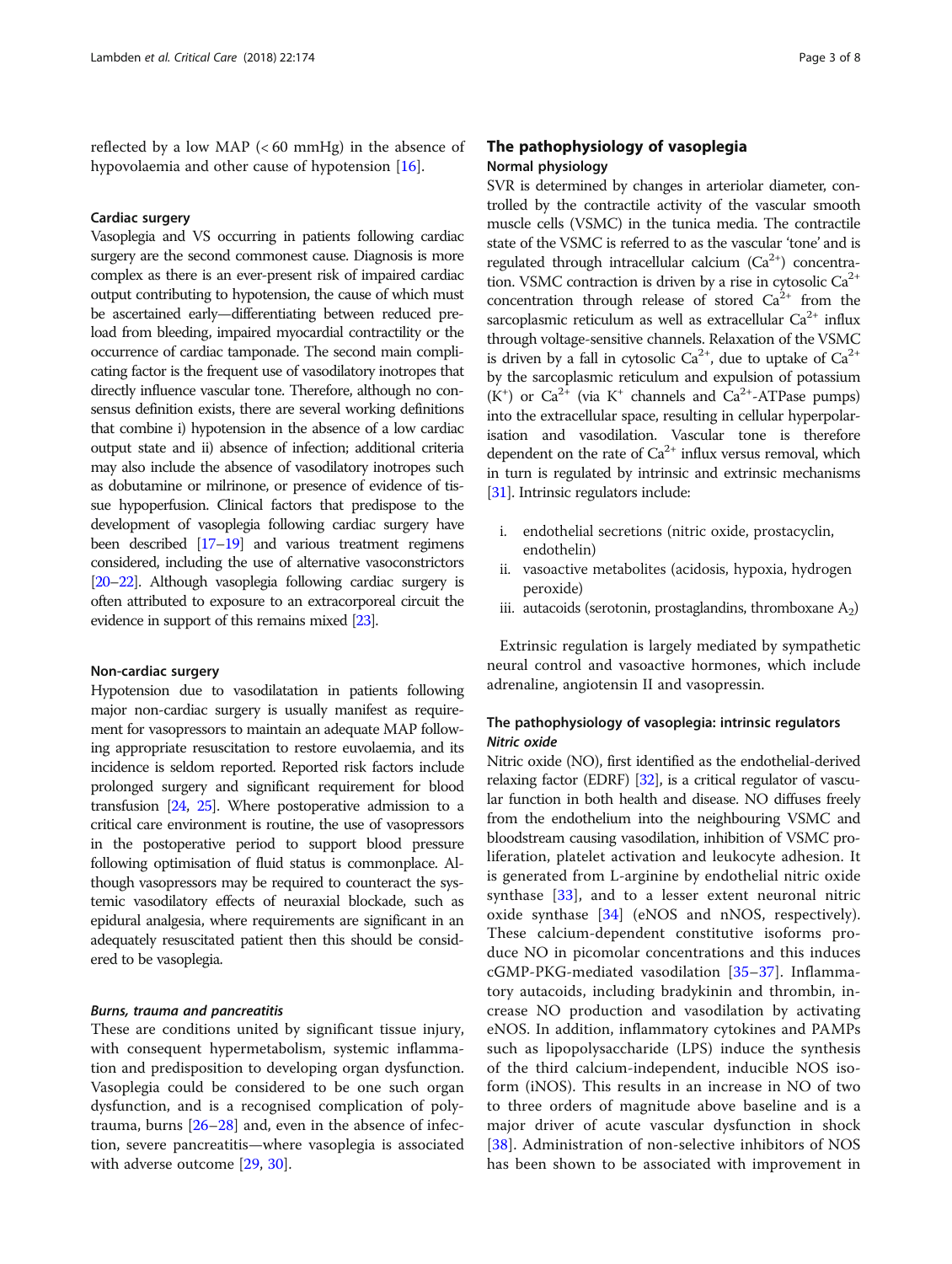haemodynamics in patients with septic shock but also, despite this, increased mortality—probably through the impact of NOS inhibition on immune cell and cardiac NO production [[39,](#page-6-0) [40\]](#page-6-0). Therapies that target the vasculature and regulate, but not entirely abolish, the increase in NO synthesis may offer a more favourable profile to those previously tested to-date in clinical trials [[41\]](#page-6-0).

# Prostanoids

Prostacyclin  $(PGI<sub>2</sub>)$  is produced by the endothelium constitutively and causes platelet aggregation [\[42\]](#page-6-0) and induces cAMP-PKA-mediated vasodilation [\[43](#page-6-0), [44](#page-6-0)]. Prostacyclin production is greatly increased in inflammation and contributes to vasodilation. A broad range of inflammatory stressors and/or PAMPs, including interleukin 1(IL-1), tumour necrosis factor α (TNF- α), hypoxia and LPS, provoke the induction of COX-2 isoform and increased synthesis of  $PGI<sub>2</sub>$  by prostacyclin synthase (PGIS) [\[45](#page-6-0)–[47\]](#page-6-0), which drives vasoplegia. Therapeutic trials of nonselective COX inhibition in sepsis proved inconclusive, with any beneficial effects on the degree of vasoplegia mediated by  $PGI<sub>2</sub>$  likely offset by other prostaglandin-mediated actions [\[48\]](#page-6-0).

A short lived prostainoid, thromboxane A2  $(TXA<sub>2</sub>)$ opposes the actions of  $PGI<sub>2</sub>$  and promotes vasoconstric-tion and platelet aggregation [\[49](#page-6-0)]. Therefore  $TXA_2$  has been implicated as a potential causative factor in the increased risk of cardiac ischaemia in patients taking COX2 inhibitors  $[50]$ . TXA<sub>2</sub> regulates vascular tone through binding to thromboxane-prostanoid (TP) receptors in vascular smooth muscle and, in keeping with other agents, promotes calcium influx and vascoconstriction [[51\]](#page-6-0). Animal studies have suggested that knockout of the TP receptor is associated with reduced iNOS expression and protection against vascular hyporesponsiveness, suggesting a role for  $TXA<sub>2</sub>$  as a regulator of vasoplegia [[52](#page-6-0), [53](#page-6-0)]. In humans, limited evidence suggests that the balance between  $TXA_2$  and  $PGI_2$  may be important with high relative levels of  $TXA<sub>2</sub>$  associated with worse outcome in a preliminary study of patients with sepsis [\[54](#page-6-0)].

# Endothelin 1

Endothelin 1 (ET1) is the predominant isoform of the endothelin family and is a small peptide which acts as a vasoconstrictor [[55](#page-7-0)]. ET1 activates endothelin A (ETA) receptors in the VSMC, which again drive the elevation of intracellular  $Ca^{2+}$  and contraction [\[56\]](#page-7-0). Subtypes of endothelin B (ETB) receptors, found in the endothelium and vascular smooth muscle, act as an autoregulatory mechanism for controlling basal tone through vasodilatation and smooth muscle contraction [[57\]](#page-7-0). In conditions of inflammatory stress, however, ET1 has potentially deleterious effects through the activation of a number of signalling pathways, increasing synthesis of IL-1, TNF-a and IL-6 [\[58\]](#page-7-0). Selective and non-selective blockade of the ET receptor subtypes have been shown to have promise in a range of animal models [\[59\]](#page-7-0).

# Oxygen free radicals

Uncoupling of endothelial NOS enzymes may cause an increase in reactive oxygen species and mitochondrial dysfunction [[33](#page-6-0)]. The superoxide anion may reduce NO to form peroxynitrite (ONOO<sup>−</sup> ), which acts as a powerful oxidising agent that provokes cellular dysfunction and vasoplegia [\[60\]](#page-7-0). Under physiological conditions, the superoxide radical anion is metabolised by superoxide dismutase (SOD). Non-enzymatic mechanisms for superoxide metabolism are mediated by ascorbic acid and uric acid. In shock states, excess NO production results in excess ONOO<sup>−</sup> production, which may be attenuated by antioxidants [[61\]](#page-7-0), and reactive oxygen species (ROS) may also cause the deactivation of catecholamines, a phenomenon that can be reversed by the administration of a synthetic mimic of superoxide dismutase [\[62\]](#page-7-0).

# Hydrogen sulphide

Hydrogen sulphide  $(H_2S)$  is synthesised from the amino acid L-cysteine through vitamin B6-dependent cystathionine-β-synthase or cystathionine-γ-lyase [\[63](#page-7-0)]. H2S readily diffuses into the vascular smooth muscle and at low concentrations may have cytoprotective effects, although in sepsis concentrations are signifi-cantly elevated [[64\]](#page-7-0). At higher concentrations,  $H_2S$ contributes to the development of vasodilatory shock through a range of oxygen-dependent actions, including inhibition of cytochrome c oxidase with impairment of mitochondrial function, activation of potassium ATP channels and inhibition of endothelial angiotensin con-verting enzyme activity [\[63,](#page-7-0) [65](#page-7-0)-[67\]](#page-7-0). In addition,  $H_2S$  inter-acts with NO, which may attenuate NO actions [\[68,](#page-7-0) [69](#page-7-0)].  $H<sub>2</sub>S$  has also been suggested as a potential therapeutic agent leading to the development of a cytoprotective hibernation-like state. Animals treated with  $H_2S$  are protected from both lethal hypoxia [\[70\]](#page-7-0) and haemorrhage [[71](#page-7-0)]. This finding has led to the pre-clinical study of  $H_2S$ treatment in modulating the deleterious effects of ischaemia-reperfusion injury in experimental models, including porcine myocardial injury [\[72\]](#page-7-0).

# Non-endothelial: potassium channel hyperpolarisation

As indicated, efflux of potassium through ATP-sensitive potassium channels is an important mechanism for the regulation of VSMC membrane potential. Over-activation of potassium channels results in hyperpolarization of the cell, with resulting inactivation of voltage-gated calcium channels. The subsequent vasodilatation is an important driver of vascular dysfunction. In addition to endothelial-derived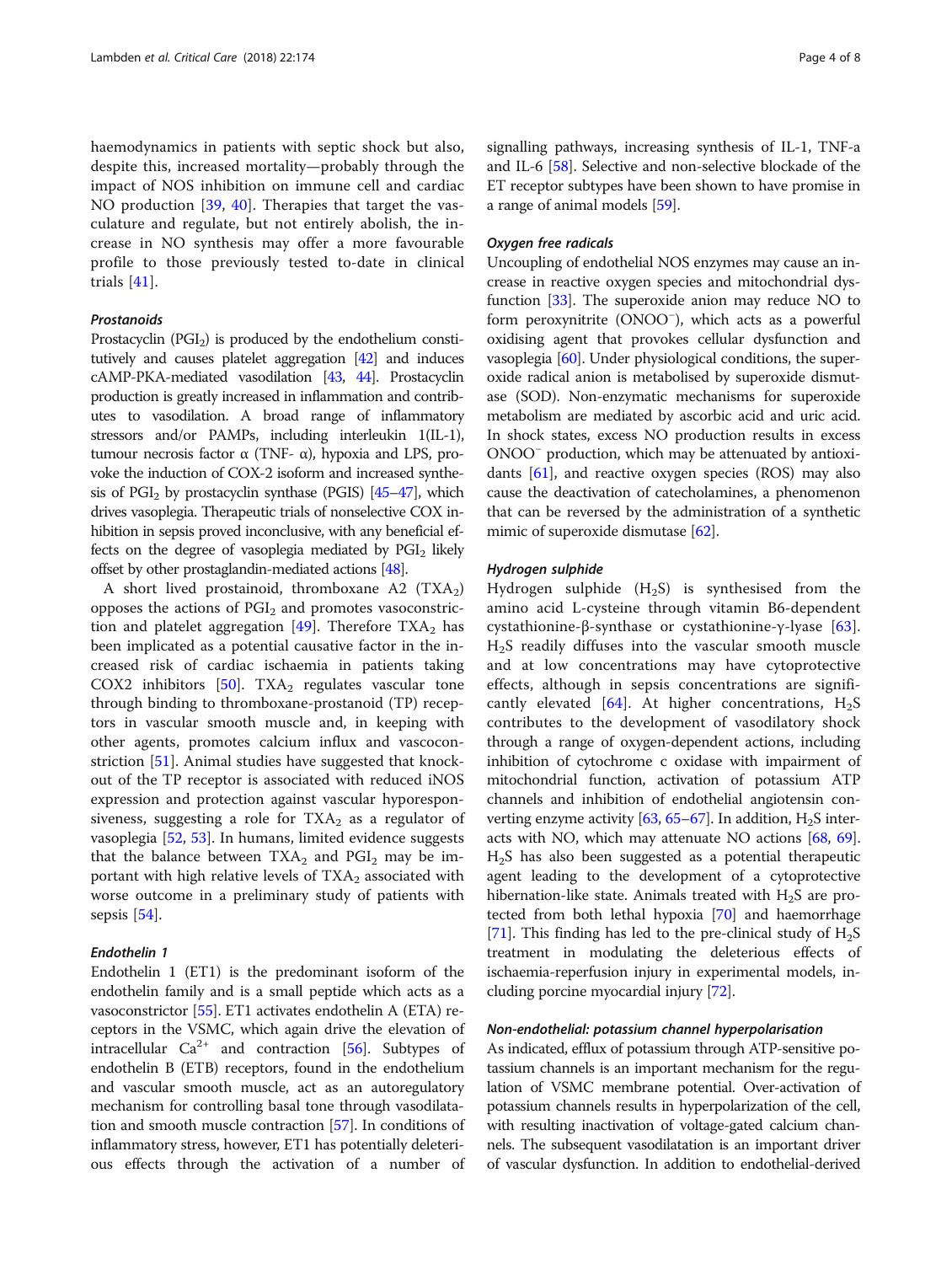<span id="page-4-0"></span>mediators, a number of circulating factors can drive potassium channel-mediated vascular dysfunction, including hypoxia [[73](#page-7-0)], reduced pH [\[74\]](#page-7-0) and increased circulating lactate [\[75\]](#page-7-0). The vascular dysfunction induced by inflammatory stress such as endotoxin [\[76](#page-7-0)] led to the hypothesis that inhibition of potassium channels may offer a novel therapeutic strategy. Animal models showed haemodynamic improvements following inhibition with the specific ATP-sensitive potassium channel blocker glibenclamide [[77](#page-7-0)]. However, phase 2 randomised controlled trials in human subjects demonstrated no benefit [[78\]](#page-7-0), and concerns regarding non-vascular effects limit its potential utility [\[79\]](#page-7-0).

# The pathophysiology of vasoplegia: extrinsic regulators Catecholamine resistance

The development of vasoplegia may also be driven by changes in the efficacy of circulating catecholamines in generating VSMC contraction. Animal models suggest that in later stages of sepsis, alpha-1 adrenoceptor expression falls, resulting in peripheral resistance to norepinephrine [[80,](#page-7-0) [81](#page-7-0)]. In human studies, the expression of peripheral receptors appears to be related to illness severity, with increased expression in mild disease and reduced expression observed in severe sepsis, suggesting that in patients with vasoplegia, a similar pattern to that observed in rodent models may occur [\[82\]](#page-7-0).



Fig. 3 Endothelial and smooth muscle-mediated mechanisms of vascular dysfunction in shock. Hormonal and mechanical factors drive endothelial cell activation in the vasculature. Increased expression of the inducible isoform of nitric oxide synthase (iNOS) generates increased production of nitric oxide (NO) from arginine. NO directly reduces vascular tone through the activation of soluble guanylate cyclase, which catalyses the conversion of GTP to cyclic GMP. In addition, NO combines with oxygen free radicals (O<sub>2</sub><sup>-</sup>) produced by dyfunctional mitochondria and a number of enzymes, including endothelial nitric oxide synthase (eNOS), NADPH and xanthine oxidase. The synthesised peroxynitrite also directly contributes to smooth muscle relaxation. Hydrogen sulphide (H<sub>2</sub>S) is synthesised from L-cysteine by cystathionine-β-synthase or cystathionine-γ-lyase (CBL). In shock, H<sub>2</sub>S reduces vascular tone through inhibition of mitochondrial function and activation of potassium channels. Arachidonic acid is converted to vasoactive prostaglandins via a two-step pathway involving cyclooxygenase (COX) isoforms and prostacyclin synthase (PGIS), which synthesises prostacyclin (PGI<sub>2</sub>). This in turn drives vasodilatation via the activation of stimulatory G-protein-coupled receptors (Gs), which promotes synthesis of cyclic AMP (AMP) from ATP by adenylate cyclase (AC). Thrombxane A2 (TXA2) is synthesised from the common intermediate PGH<sub>2</sub> and plays a role in the regulation of vascular tone in shock states. In the smooth muscle, activation of protein kinase A (PKA) by a number of routes drives smooth muscle relaxation through potassium channel- and endoplasmic reticulum (ER)-mediated hyperpolarization and activation of myosin light chain kinase (MLCK). Glucogorticoids (G) activate glucocorticoid receptors (GR) through both classic and non-classic mechanisms to regulate vascular tone, a process that is impaired in a number of ways in shock. Changes in expression of adrenergic ( $a_1$ ) and vasopressin ( $V_R$ ) receptors and their circulating agonists impair the function of vascular smooth muscle in shock states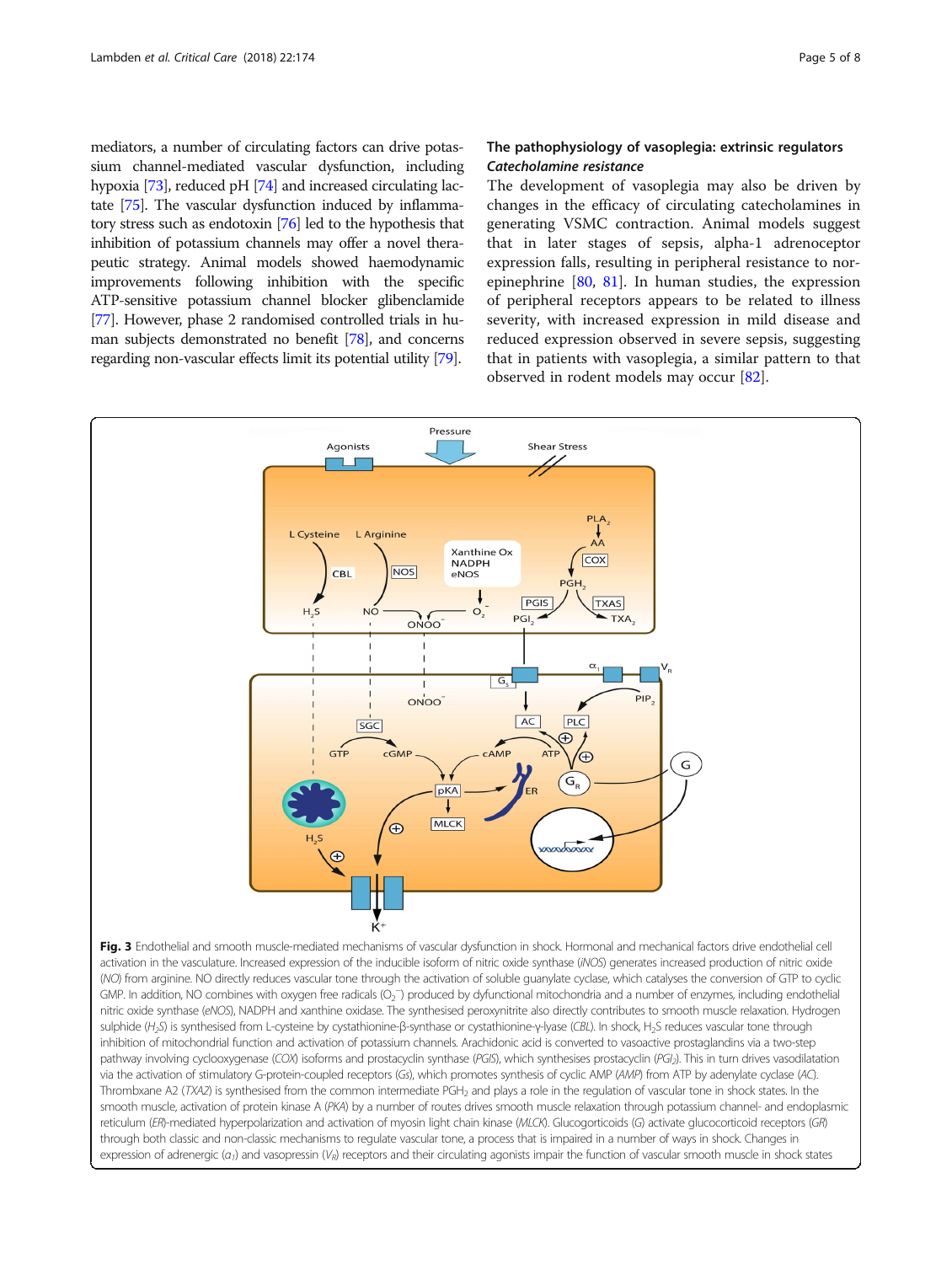# <span id="page-5-0"></span>Corticosteroid response

Glucocorticoids drive diverse tissue responses in inflammation, including circulating immune cell function and cytokine release [\[83](#page-7-0)]. These processes are driven by regulation of a number of intermediate pathways, including inducible NOS-mediated NO synthesis and COX2 activity [\[84\]](#page-7-0). In the vasculature, steroid receptors are present in both endothelial and vascular smooth muscle and, under physiological conditions, potentiate the response to circulating catecholamines and angiotensin II [\[85](#page-7-0), [86](#page-7-0)]. In addition, the rapid cellular actions of steroids can promote increased concentrations of second messengers such as inositol-3-phosphate and cAMP [[87,](#page-7-0) [88\]](#page-7-0). Limited evidence suggests that critical illness-related corticosteroid insufficiency may develop in shock states. Causes of this insufficiency include relative insufficiency of the HPA axis [\[89](#page-7-0)], adrenal failure [\[90](#page-7-0)] or necrosis [[91\]](#page-7-0), and in some cases peripheral resistance to corticosteroids [\[90\]](#page-7-0). These factors may combine to exacerbate vascular dysfunction in shock and provide a mechanism for the proposed benefit of exogenous steroid administration to reduce the severity or duration of vasopressor dependence in septic shock [[92](#page-7-0)–[94\]](#page-7-0).

# Endogenous vasopressin

Vasopressin acts via specific V1 receptors on the VSMC surface to promote increased intracellular calcium via G protein-coupled receptors and phospholipase C, which in turn drives contraction. In septic shock, plasma concentrations of vasopressin increase in the early stages of shock; however, after 24 h levels fall to sub-normal levels, which may be a mechanism for loss of vascular tone [[95](#page-7-0)]. This may be associated with a reduction in peripheral receptor numbers, a phenomenon observed in animal models [\[81\]](#page-7-0). In addition, V2 receptors on endothelial cells may provoke vasodilatation via the increased synthesis of NO [[96](#page-7-0)].

# Conclusions

Although vasoplegia is a well-recognised phenomenon, it still suffers from the lack of a unifying clinical definition. This prevents clinical trialists and translational scientists from sharing the common language necessary to facilitate research and increase understanding of this phenomenon. Certainly, we believe that a uniform approach to describing vasoplegia would reap benefits and stimulate further investigation of the underlying pathophysiological mechanisms. Vasoplegia is a complex phenomenon centred around vascular reactivity with multiple contributory potential mechanisms (outlined in Fig. [3\)](#page-4-0). The advent of further alternatives to catecholamines, such as angiotensin II [\[97](#page-7-0)], may herald a new approach to treatment and the potential for alternative approaches—for further details, the reader is invited to consult the treatment article published in the same series.

Optimum targets for systemic blood pressure remain contentious, and increasingly and appropriately, the pharmacological agents used to achieve these goals will be more closely scrutinised.

#### Abbreviations

CO: Cardiac output; CRH: Catecholamine-resistant hypotension; DAMPS: Damage-associated molecular patterns; MAP: Mean arterial pressure; MLCK: Myosin light chain kinase; PAMPS: Pathogen-associated molecular patterns; RAP: Right atrial pressure; ROS: Reactive oxygen species; SVR: Systemic vascular resistance; VS: Vasoplegic shock; VSMC: Vascular smooth muscle cells

#### Acknowledgements

The authors would like to acknowledge Mr. Philip Ball (University of Cambridge) for his assistance in preparing the images used in this review.

#### Funding

SL is an NIHR Clinical Lecturer in Intensive Care Medicine.

#### Authors' contributions

All authors (SL, BCCB, JH, CS and LGF) contributed to the development of the manuscript and read and approved the final manuscript.

# Ethics approval and consent to participate

Not applicable.

#### Consent for publication

Not applicable.

# Competing interests

The authors declare that they have no competing interests.

# Publisher's Note

Springer Nature remains neutral with regard to jurisdictional claims in published maps and institutional affiliations.

#### Author details

<sup>1</sup>University of Cambridge, Cambridge, UK. <sup>2</sup>Cambridge University Hospitals NHS Foundation Trust, Cambridge, UK. <sup>3</sup>Surrey Perioperative Anaesthetic Critical care collaborative group (SPACeR), Intensive Care, Royal Surrey County Hospital NHS Foundation Trust, Guildford, UK. <sup>4</sup> Department of Clinical and Experimental Medicine, Faculty of Health and Medical Sciences, University of Surrey, Guildford, UK.

### Received: 22 January 2018 Accepted: 19 June 2018 Published online: 06 July 2018

#### References

- 1. Bijker JB, van Klei WA, Kappen TH, van Wolfswinkel L, Moons KG, Kalkman CJ. Incidence of intraoperative hypotension as a function of the chosen DefinitionLiterature definitions applied to a retrospective cohort using automated data collection. J Am Soc Anesthesiol. 2007;107(2):213–20.
- 2. Walsh M, Devereaux PJ, Garg AX, Kurz A, Turan A, Rodseth RN, Cywinski J, Thabane L, Sessler DI. Relationship between intraoperative mean arterial pressure and clinical outcomes after noncardiac SurgeryToward an empirical definition of hypotension. Anesthesiology. 2013;119(3):507–15.
- 3. Futier E, Lefrant J-Y, Guinot P-G, Godet T, Lorne E, Cuvillon P, Bertran S, Leone M, Pastene B, Piriou V. Effect of individualized vs standard blood pressure management strategies on postoperative organ dysfunction among high-risk patients undergoing major surgery: a randomized clinical trial. JAMA. 2017;318(14):1346–57.
- 4. Malbrain ML, Marik PE, Witters I, Cordemans C, Kirkpatrick AW, Roberts DJ, Van Regenmortel N. Fluid overload, de-resuscitation, and outcomes in critically ill or injured patients: a systematic review with suggestions for clinical practice. Anaesthesiol Intensive Ther. 2014;46(5):361–80.
- 5. Vincent J-L, De Backer D. Circulatory shock. N Engl J Med. 2013;369(18):1726–34.
- Sterling SA, Puskarich MA, Shapiro NI, Trzeciak S, Kline JA, Summers RL, Jones AE. Characteristics and outcomes of patients with vasoplegic versus tissue dysoxic septic shock. Shock. 2013;40(1):11.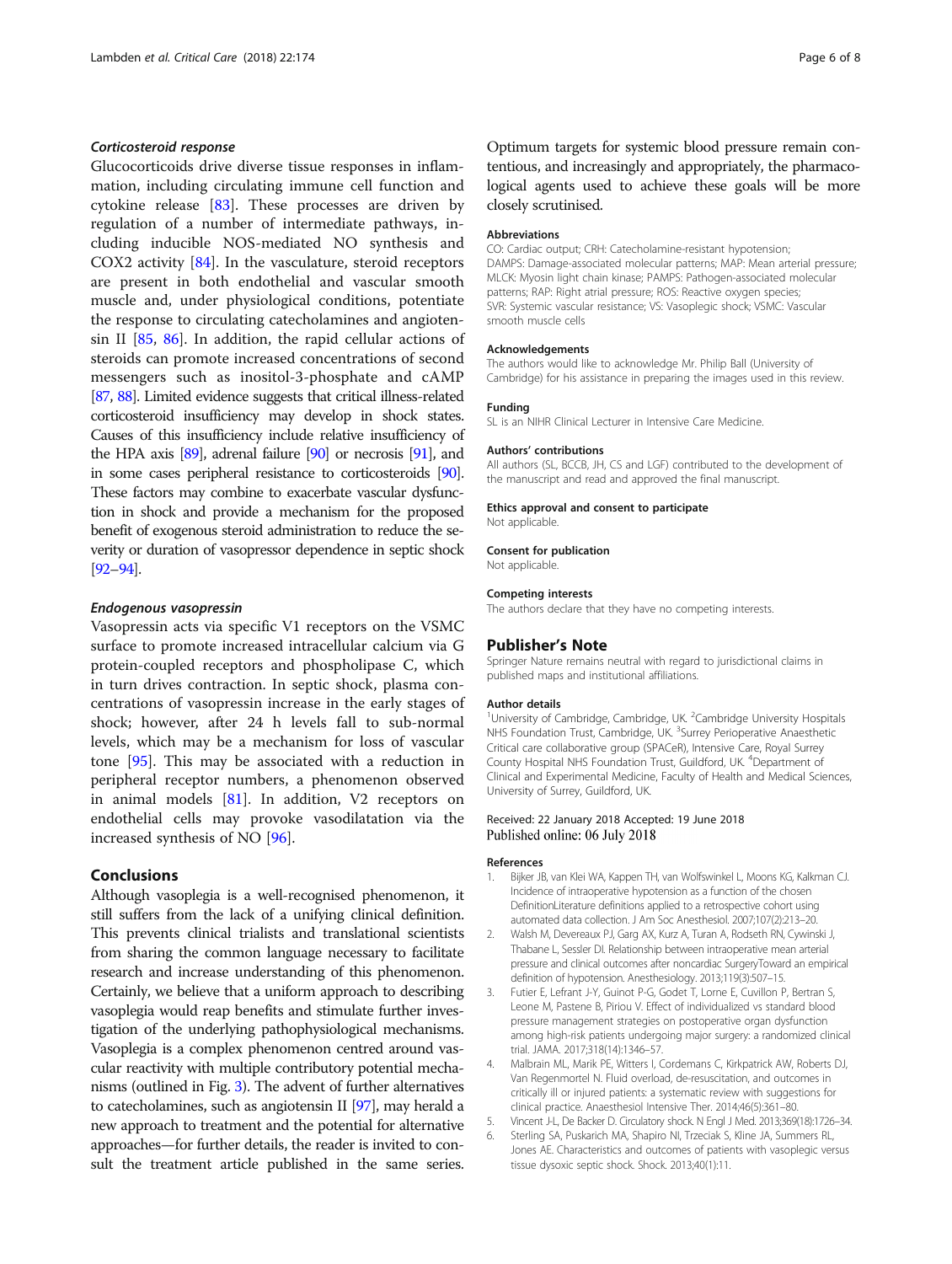- <span id="page-6-0"></span>7. Hernández G, Machado F, Ospina-Tascón G. Defining septic shock. JAMA. 2016;316(4):454–5.
- The 65 trial. [http://www.isrctn.com/ISRCTNISRCTN10580502.](http://www.isrctn.com/ISRCTNISRCTN10580502) Accessed 02 July 2018.
- 9. Singer M. Catecholamine treatment for shock—equally good or bad? Lancet. 2007;370(9588):636–7.
- 10. Andreis DT, Singer M. Catecholamines for inflammatory shock: a Jekyll-and-Hyde conundrum. Intensive Care Med. 2016;42(9):1387–97.
- 11. Cecconi M, De Backer D, Antonelli M, Beale R, Bakker J, Hofer C, Jaeschke R, Mebazaa A, Pinsky MR, Teboul JL. Consensus on circulatory shock and hemodynamic monitoring. Task force of the European Society of Intensive Care Medicine. Intensive Care Med. 2014;40(12):1795–815.
- 12. Hiemstra B, Eck RJ, Keus F, van der Horst IC. Clinical examination for diagnosing circulatory shock. Curr Opin Crit Care. 2017;23(4):293.
- 13. Leone M, Asfar P, Radermacher P, Vincent JL, Martin C. Optimizing mean arterial pressure in septic shock: a critical reappraisal of the literature. Crit Care. 2015;19:101.
- 14. Gaieski DF, Edwards JM, Kallan MJ, Carr BG. Benchmarking the incidence and mortality of severe sepsis in the United States. Crit Care Med. 2013; 41(5):1167–74.
- 15. Singer M, Deutschman CS, Seymour CW, Shankar-Hari M, Annane D, Bauer M, Bellomo R, Bernard GR, Chiche JD, Coopersmith CM, et al. The third international consensus definitions for Sepsis and septic shock (Sepsis-3). JAMA. 2016;315(8):801–10.
- 16. Levy MM, Fink MP, Marshall JC, Abraham E, Angus D, Cook D, Cohen J, Opal SM, Vincent JL, Ramsay G, et al. 2001 SCCM/ESICM/ACCP/ATS/SIS international Sepsis definitions conference. Intensive Care Med. 2003;29(4):530–8.
- 17. Mekontso-Dessap A, Houel R, Soustelle C, Kirsch M, Thebert D, Loisance DY. Risk factors for post-cardiopulmonary bypass vasoplegia in patients with preserved left ventricular function. Ann Thorac Surg. 2001;71(5):1428–32.
- 18. Tuman KJ, McCarthy RJ, O'connor CJ, Holm WE, Ivankovich AD. Angiotensinconverting enzyme inhibitors increase vasoconstrictor requirements after cardiopulmonary bypass. Anesth Analg. 1995;80(3):473–9.
- 19. Carrel T, Englberger L, Mohacsi P, Neidhart P, Schmidli J. Low systemic vascular resistance after cardiopulmonary bypass: incidence, etiology, and clinical importance. J Card Surg. 2000;15(5):347–53.
- 20. Papadopoulos G, Sintou E, Siminelakis S, Koletsis E, Baikoussis NG, Apostolakis E. Perioperative infusion of low- dose of vasopressin for prevention and management of vasodilatory vasoplegic syndrome in patients undergoing coronary artery bypass grafting-a double-blind randomized study. J Cardiothorac Surg. 2010;5(1):17.
- 21. Özal E, Kuralay E, Yildirim V, Kilic S, Bolcal C, Kücükarslan N, Günay C, Demirkilic U, Tatar H. Preoperative methylene blue administration in patients at high risk for vasoplegic syndrome during cardiac surgery. Ann Thorac Surg. 2005;79(5):1615–9.
- 22. Hajjar LA, Vincent JL, Galas FRBG, Rhodes A, Landoni G, Osawa EA, Melo RR, Sundin MR, Grande SM, Gaiotto FA. Vasopressin versus norepinephrine in patients with Vasoplegic shock after cardiac SurgeryThe VANCS randomized controlled trial. Anesthesiology. 2017;126(1):85–93.
- 23. Sun X, Zhang L, Hill PC, Lowery R, Lee AT, Molyneaux RE, Corso PJ, Boyce SW. Is incidence of postoperative vasoplegic syndrome different between off-pump and on-pump coronary artery bypass grafting surgery? Eur J Cardiothorac Surg. 2008;34(4):820–5.
- 24. Anandaswamy TC, Rajappa GC, Krishnamachar H. Vasoplegic syndrome during Whipple procedure. J Clin Anesth. 2017;36:151–2.
- 25. Cao Z, Gao Y, Tao G. Vasoplegic syndrome during liver transplantation. Anesth Analg. 2009;108(6):1941–3.
- 26. Kohl BA, Deutschman CS. The inflammatory response to surgery and trauma. Curr Opin Crit Care. 2006;12(4):325–32.
- 27. Harrois A, Hamada SR, Duranteau J. Fluid resuscitation and vasopressors in severe trauma patients. Curr Opin Crit Care. 2014;20(6):632–7.
- 28. Lundy JB, Chung KK, Pamplin JC, Ainsworth CR, Jeng JC, Friedman BC. Update on severe burn management for the intensivist. J Intensive Care Med. 2016;31(8):499–510.
- 29. Karimgani I, Porter KA, Langevin RE, Banks PA. Prognostic factors in sterile pancreatic necrosis. Gastroenterology. 1992;103(5):1636–40.
- 30. Eklund A, Leppäniemi A, Kemppainen E, Pettilä V. Vasodilatory shock in severe acute pancreatitis without sepsis: is there any place for hydrocortisone treatment? Acta Anaesthesiol Scand. 2005;49(3):379–84.
- 31. Levick JR. An introduction to cardiovascular physiology. Abingdon: CRC Press; 2011.
- 32. Palmer RMJ, Ferrige AG, Moncada S. Nitric oxide release accounts for the biological activity of endothelium-derived relaxing factor. Nature. 1987;327(6122):524–6.
- 33. Förstermann U, Münzel T. Endothelial nitric oxide synthase in vascular disease: from marvel to menace. Circulation. 2006;113(13):1708–14.
- 34. Seddon MD, Chowienczyk PJ, Brett SE, Casadei B, Shah AM. Neuronal nitric oxide synthase regulates basal microvascular tone in humans in vivo. Circulation. 2008;117(15):1991–6.
- 35. Moncada S, Palmer RM, Higgs EA. Nitric oxide: physiology, pathophysiology, and pharmacology. Pharmacol Rev. 1991;43(2):109–42.
- 36. Denninger JW, Marletta MA. Guanylate cyclase and the ·NO/cGMP signaling pathway. Biochimica et Biophysica Acta. 1999;1411(2–3):334–50.
- 37. Kimmoun A, Ducrocq N, Levy B. Mechanisms of vascular hyporesponsiveness in septic shock. Curr Vasc Pharmacol. 2013;11(2):139–49.
- 38. Lange M, Enkhbaatar P, Nakano Y, Traber DL. Role of nitric oxide in shock: the large animal perspective. Front Bioscie. 2009;14:1979–89.
- 39. Bakker J, Grover R, McLuckie A, Holzapfel L, Andersson J, Lodato R, Watson D, Grossman S, Donaldson J, Takala J, et al. Administration of the nitric oxide synthase inhibitor NG-methyl-L-arginine hydrochloride (546C88) by intravenous infusion for up to 72 hours can promote the resolution of shock in patients with severe sepsis: results of a randomized, double-blind, placebo-controlled multicenter study (study no. 144-002). Crit Care Med. 2004;32(1):1–12.
- 40. Lopez A, Lorente JA, Steingrub J, Bakker J, McLuckie A, Willatts S, Brockway M, Anzueto A, Holzapfel L, Breen D, et al. Multiple-center, randomized, placebo-controlled, double-blind study of the nitric oxide synthase inhibitor 546C88: effect on survival in patients with septic shock. Crit Care Med. 2004;32(1):21–30.
- 41. Wang Z, Lambden S, Taylor V, Sujkovic E, Nandi M, Tomlinson J, Dyson A, McDonald N, Caddick S, Singer M, et al. Pharmacological inhibition of DDAH1 improves survival, hemodynamics and organ function in experimental septic shock. Biochem J. 2014;460:309–16.
- 42. Dorris SL, Peebles RS. PGI2 as a regulator of inflammatory diseases. Mediat Inflamm. 2012;2012:9.
- 43. Narumiya S, Sugimoto Y, Ushikubi F. Prostanoid receptors: structures, properties, and functions. Physiol Rev. 1999;79(4):1193–226.
- 44. Parkington HC, Coleman HA, Tare M. Prostacyclin and endotheliumdependent hyperpolarization. Pharmacol Res. 2004;49(6):509–14.
- 45. Endo H, Akahoshi T, Kashiwazaki S. Additive effects of IL-1 and TNF on induction of prostacyclin synthesis in human vascular endothelial cells. Biochem Biophys Res Commun. 1988;156(2):1007–14.
- 46. Stuart MJ, Setty Y, Walenga RW, Graeber JE, Ganley C. Effects of hyperoxia and hypoxia on vascular prostacyclin formation in vitro. Pediatrics. 1984; 74(4):548–53.
- 47. Riedo FX, Munford RS, Campbell WB, Reisch JS, Chien KR, Gerard RD. Deacylated lipopolysaccharide inhibits plasminogen activator inhibitor-1, prostacyclin, and prostaglandin E2 induction by lipopolysaccharide but not by tumor necrosis factor-alpha. J Immunol. 1990;144(9):3506–12.
- 48. Bernard GR, Wheeler AP, Russell JA, Schein R, Summer WR, Steinberg KP, Fulkerson WJ, Wright PE, Christman BW, Dupont WD, et al. The effects of ibuprofen on the physiology and survival of patients with Sepsis. N Engl J Med. 1997;336(13):912–8.
- 49. Sellers MM, Stallone JN. Sympathy for the devil: the role of thromboxane in the regulation of vascular tone and blood pressure. Am J Phys Heart Circ Phys. 2008;294(5):H1978–86.
- 50. Yu Y, Ricciotti E, Scalia R, Tang SY, Grant G, Yu Z, Landesberg G, Crichton I, Wu W, Puré E, et al. Vascular COX-2 modulates blood pressure and thrombosis in mice. Sci Transl Med. 2012;4(132):132ra154.
- 51. Ricciotti E, FitzGerald GA. Prostaglandins and inflammation. Arterioscler Thromb Vasc Biol. 2011;31(5):986–1000.
- 52. Yamada T, Fujino T, Yuhki K-i, Hara A, Karibe H, Takahata O, Okada Y, Xiao C-Y, Takayama K, Kuriyama S, et al. Thromboxane A<sub>2</sub> Regulates Vascular Tone via Its Inhibitory Effect on the Expression of Inducible Nitric Oxide Synthase. Circulation. 2003;108(19):2381–6.
- 53. Boffa J-J, Just A, Coffman TM, Arendshorst WJ. Thromboxane receptor mediates renal vasoconstriction and contributes to acute renal failure in Endotoxemic mice. J Am Soc Nephrol. 2004;15(9):2358–65.
- 54. Oettinger W, Peskar BA, Beger HG. Profiles of endogenous prostaglandin F2 alpha, thromboxane A2 and prostacyclin with regard to cardiovascular and organ functions in early septic shock in man. Eur Surg Res. 1987;19(2):65–77.